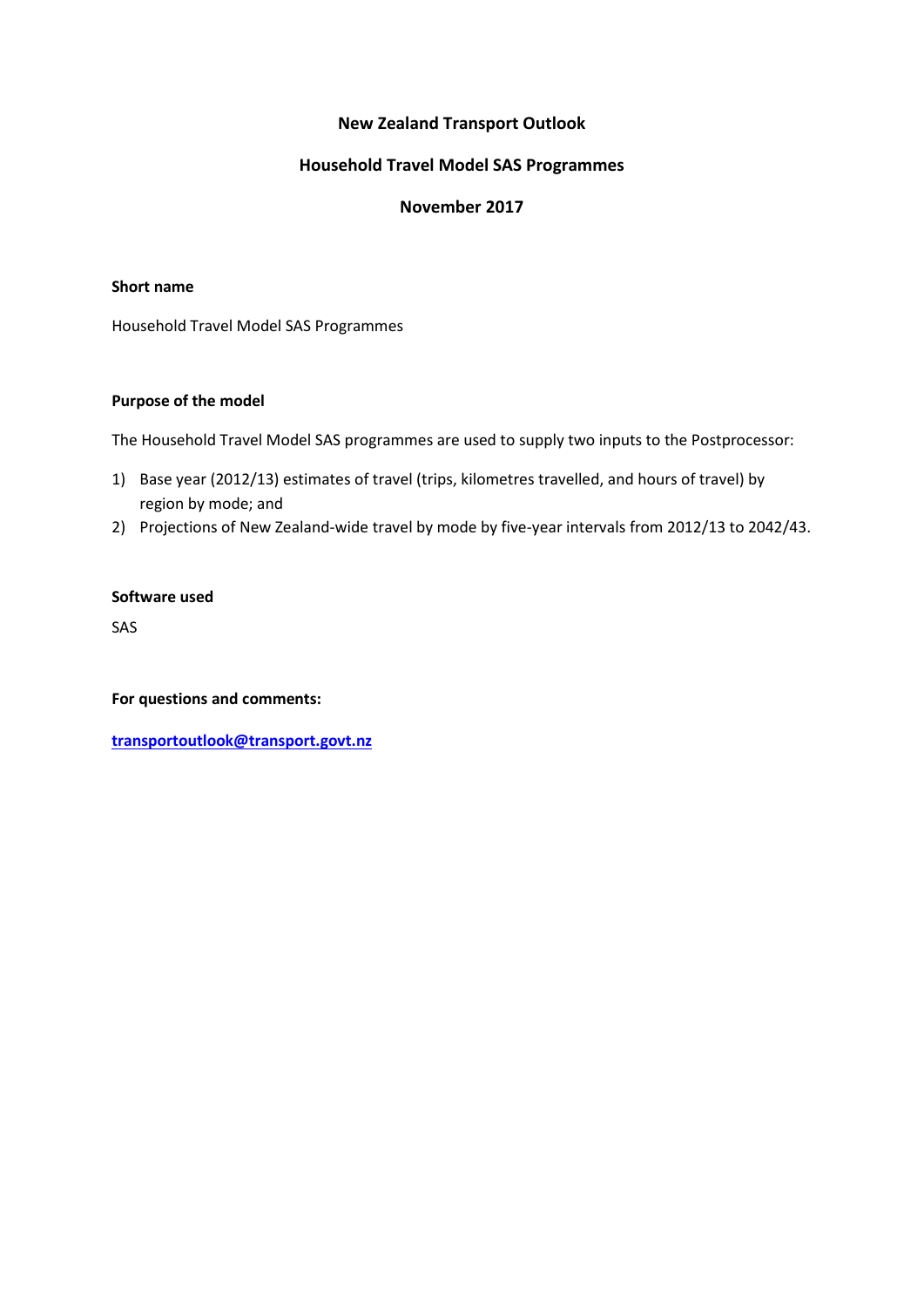# **Transport Outlook Household Travel Model SAS Programmes Documentation**

# **1. At a high level, what does this model do?**

In the case of the Transport Outlook Household Travel Model SAS Programmes, there is a discrepancy between what the programmes were originally designed to do and what they are actually used for. The programmes were designed to be a complete household travel model, providing projections of household travel by region and mode by five-year intervals from 2012/13 to 2042/43. Projections of three measures of travel are provided: number of trips, number of kilometres travelled, and duration of travel in hours. The model is based heavily on data from the New Zealand Household Travel Survey (see [www.transport.govt.nz/research/travelsurvey/\)](http://www.transport.govt.nz/research/travelsurvey/).

While the programmes did produce projections that initially looked reasonable, closer inspection revealed some anomalies that could not be easily explained, especially in the smaller regions. Further exploration and testing led us to the conclusion that the model was functioning as designed, and that the anomalies were due to the relatively small sample size of the Household Travel Survey, resulting in random variations in the demographic characteristics of the sampled population. In some regions, it appeared that any true average behavioural differences between regions were being overwhelmed by simple random variation in the sampled population. For this reason, we did not consider the model results to be satisfactory, and moved to a Plan B, which was to develop the separately documented Transport Outlook Household Travel Model Postprocessor.

At this point, the SAS programmes are used only to supply two inputs to the Postprocessor:

- 1) Base year (2012/13) estimates of travel (trips, kilometres travelled, and hours of travel) by region by mode; and
- 2) Projections of New Zealand-wide travel by mode by five-year intervals from 2012/13 to 2042/43.

Item (1) is, of course, mostly the same as the published results of the Household Travel Survey (see [http://nzdotstat.stats.govt.nz/WBOS/Index.aspx?DataSetCode=TABLECODE7431\)](http://nzdotstat.stats.govt.nz/WBOS/Index.aspx?DataSetCode=TABLECODE7431), so the SAS programmes are not really needed for this role. They do, however, supply a break-out of public transport between train, bus, and ferry, which is not in the published results. Item (2) is, however, still a unique result of the SAS programmes and a necessary Postprocessor input. It is obtained by summing the regional results across all regions.

## **2. Where do I find the model results?**

The most readable place to find the SAS programmes results are in three tabs of the Postprocessor Excel workbooks for each scenario. These tabs are "Total Trip Tables Original" (number of trips), "Total Distance Tables Original" (number of kilometres), and "Total Duration Tables Original" (number of hours). These three tabs contain the complete SAS Programmes output, including the regional breakdowns that are no longer used.

## **3. What are the inputs to this model and where do they come from?**

Appendix A lists the individual SAS Programmes and their inputs. There are two sets of programmes.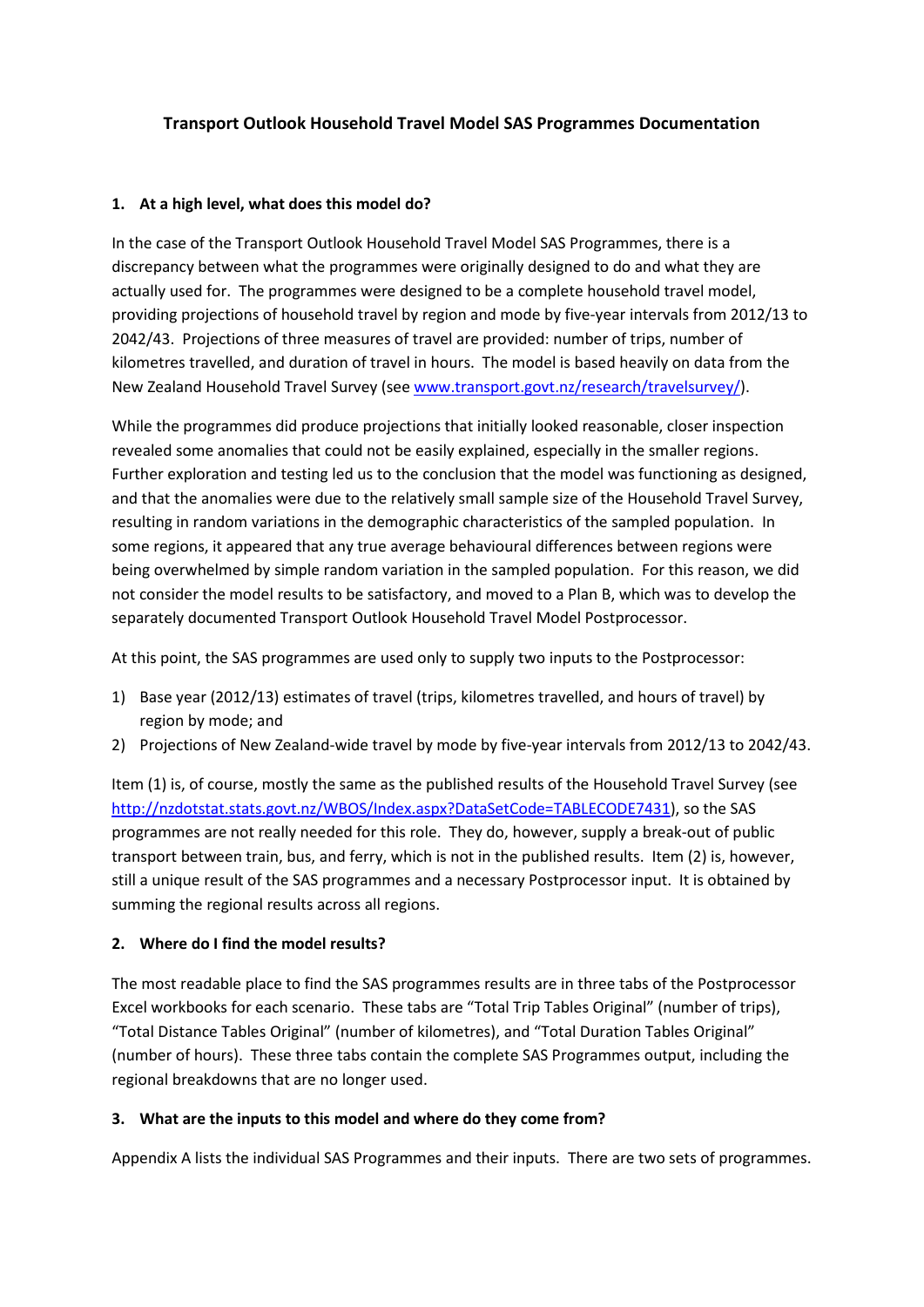The first set works mainly with New Zealand 2013 Census data and Statistics New Zealand population projections to obtain estimates of projected population growth by demographic "cells", which are combinations of demographic characteristics. This set of programmes also projects vehicle ownership, based mainly on the results of a Census question asking the number of vehicles owned by each household.

The second set works mainly with the New Zealand Household Travel Survey data, applying the appropriate demographic growth projections to each individual trip sampled, and then expanding the sample to produce travel projections for future years.

Our original aspiration with the SAS Programmes was to be able to make travel projections at the lowest possible level of geographic detail, which would be by local board in Auckland and by territorial authority (district, city or unitary councils) elsewhere, so as to be able to capture differences in travel behaviour between central cities, suburbs and rural areas in our projections. Unfortunately, the sample size and sample design of the Household Travel Survey proved to be grossly inadequate for the task. As a legacy of these experiments, the SAS Programmes are probably more complicated than they need to be, working with data and projections at the local board or territorial authority level, then aggregating to the regional level, when the same data and projections are available at the regional level.

The individual data files from Stats NZ have been downloaded as Excel files from the Stats NZ website and are available in the \Census Data Files subdirectory for each case. These are then used to generate .CSV files, which can be read by the SAS programmes.

There are three Stats NZ files that are used.

- *1) Census 2013 Projected Family and Household Types.* This is from the Stats NZ dataset "Subnational Family and Household Projections: 2013(base)–2038". The SAS Programmes use only Table 4 of this Excel file, showing projections of numbers of families and households by family and household types and by territorial authority and Auckland local board. Additional columns have been added to these tables to convert the data to estimated numbers of households in the five household types used by the SAS Programmes: oneperson households, couples without children, single parents with children, all other singlefamily and multi-family households (mainly two parents with children), and other multiperson households (mainly unrelated flatmates).
- *2) National Family and Household Projections.* This is from the Stats NZ dataset "National family and household projections, population by living arrangement type, age, and sex, 2013(base)-2038", showing projected number of people (not households) by living arrangement and age class. The original data downloaded is in the first sheet labelled "NZ.Stat Export". Additional columns and sheets have then been added to convert this data to estimates of number of people by the five household types used by the SAS Programmes and by the smaller number of age classes used by the SAS Programmes. The results are shown in the last sheet "Scaled to Original Pop".
- *3) Census 2013 Special Vehicle Ownership Tabulation.* This is from a special tabulation performed for us by Stats NZ, showing the number of households in the 2013 Census owning no vehicle, one vehicle, two vehicles, or three or more vehicles for the five household types used by the SAS Programmes and for the five household income classes used by the SAS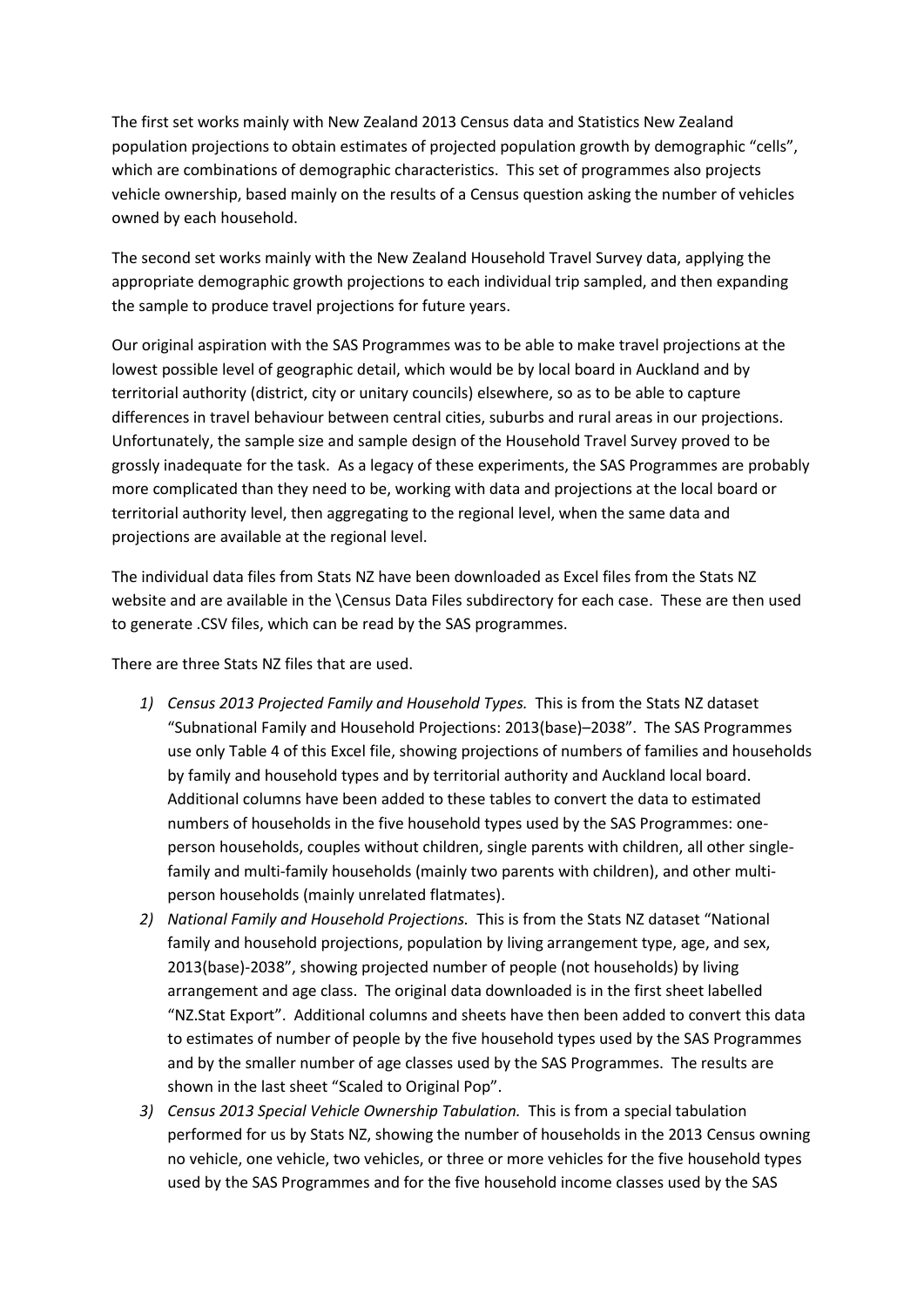Programmes, for all regions, territorial authorities, and Auckland local boards. The data is used as provided. This data is used not only as a source of vehicle ownership data, but also as a source of base year data on the number of households by household type, household income and region/territorial authority/Auckland local board.

There are three additional data files used with the Census data and Stats NZ data that come from sources other than Stats NZ:

*1) Vehicle Ownership Shift.* This is a file of modeller assumptions specific to each case showing potential future shifts in travel behaviour, which might occur as vehicle-sharing services catch on. The evidence suggests that one of the determinants of how much people travel by vehicle is their vehicle ownership: people who own a vehicle tend to travel more than people who don't. The model is designed to take this into account, with travel by vehicle growing as households increase their vehicle ownership. The model grows (or at least changes) vehicle ownership endogenously as incomes rise and household type compositions shift. However, what happens if vehicle-sharing services catch on? In this event, we consider that the access to a vehicle provided by vehicle-sharing services will induce people who do not own a vehicle to start acting as if they do own a vehicle. The vehicle ownership shifts shown in this file are not designed to be literal increases in vehicle ownership but they represent 'virtual' vehicle ownership as a result of access to vehicle-sharing services.

The file shows three shifts in behaviour by region, household type, and year: households owning no vehicle who shift to behaving as if they own one vehicle; households owning no vehicle who shift to behaving as if they own two vehicles (typically applicable to household types including a couple), and households owning one vehicle who shift to behaving as if they own two vehicles (again, typically applicable to household types including a couple).

- *2) TA to Region Conversion File.* This file assigns territorial authorities (TA) and Auckland local boards to the region(s) in which they lie. If a territorial authority lies in more than one region, then the file gives an estimated fraction of the population in the territorial authority that lies in each region. These estimates are based primarily on data provided by the article on each multi-region territorial authority in Wikipedia. They are approximate. This data file is used in aggregating Auckland local board and territorial authority data into regional data. Our tests showed that the estimated regional populations computed using this file matched the actual regional populations reasonably closely.
- *3) Income class change probabilities.* This is a table showing the probabilities that a household in the given income class in the given year will move up to the next higher income class over the following five years. This table is used to model how the distribution of household incomes is likely to change over time. The probabilities in this table were modelled in a separate spreadsheet model "Example Income Distribution Analysis". The latter model relies on two simple assumptions: (1) that the distribution of household incomes is uniform over the range of incomes in the income class, and (2) an increase of x% in real GDP per capita leads to an increase in the real income of every household in the income class equal to x% of the midpoint of the income range for that income class.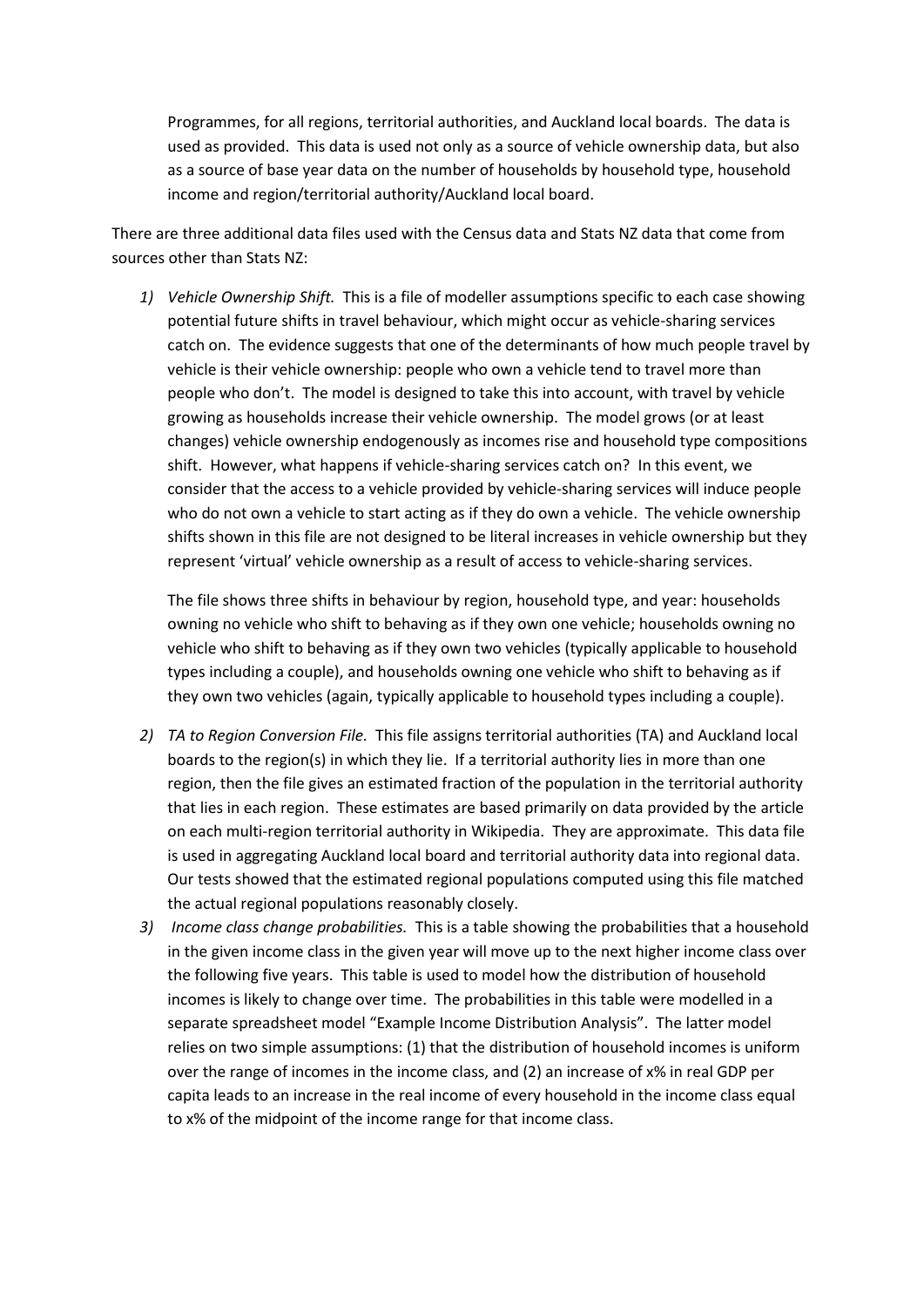Example: in the \$30,001 to \$50,000 household income class, the midpoint of the class is \$40,000 and the width of the class is \$50,000-\$30,000=\$20,000; a 5% increase in GDP is assumed to lead to an increase in income for people in this income class of \$40,000 x 5% = \$2,000; hence, the probability of someone in this income class moving up to the next income class given a 5% increase in GDP is \$2000/\$20,000 = 10%.

GDP assumptions are taken from the separately documented Population and GDP Assumptions Model. Empirically, the model in the "Example Income Distribution Analysis" gives an increase in mean income a bit lower than the increase in GDP per person, which is probably reasonable. Also, there is a tendency for households in the lowest income class not to move up as quickly as households in the higher income classes, since a given percentage increase in a low income yields a smaller dollar increase than the same percentage increase in an already high income. This, too, is probably a reasonable assumption.

The Household Travel Survey data comes in three types of files: data on households, data on people, and data on trips. There is one more data file used with the Household Travel Survey data, which is the Stats NZ 2013 Meshblock Correspondence file. This file shows various geographic data for each Census meshblock, including the territorial authority and local board. Since the Household Travel Survey household data shows the meshblock where the household resides, this file can be used to add additional geographical data to the record. However, while this data facilitated earlier experiments, it is not currently used in the model.

# **4. How does this model derive its results?**

As noted above, the model works in two steps. The first set of programmes works mainly with New Zealand 2013 Census data and Stats NZ population projections to obtain estimates of projected population growth factors for each future model year by demographic 'cells'. These cells represent people with a given combination of region or residence, household type, household income class, household vehicle ownership (0, 1, 2, or 3+ vehicles), and age class. An intermediate step in this process is to project the number of households by region, household type, household income, and household vehicle ownership, from which the total number of vehicles in each region can be estimated.

The second set of programmes adds demographic data to each New Zealand Household Travel Survey trip record, including region of residence, household type, household income class, household vehicle ownership, and age class, thus allowing each sampled trip to be assigned to a demographic "cell". This data is added to the original trip information in the record, which includes mode, distance travelled, duration of trip, purpose of trip, time of day, day of week and a weighting factor. The latter is pre-assigned by the New Zealand Household Travel Survey such that, when trips, distance, or duration for each trip record are multiplied by the weighting factor and summed across sample trip records, they yield the estimated total trips, total distance and total duration travelled represented by the sample trip records.

Computing a future travel projection corresponding to a given set of population growth factors, thus, becomes a straightforward process of multiplying the weighting factor for each sample trip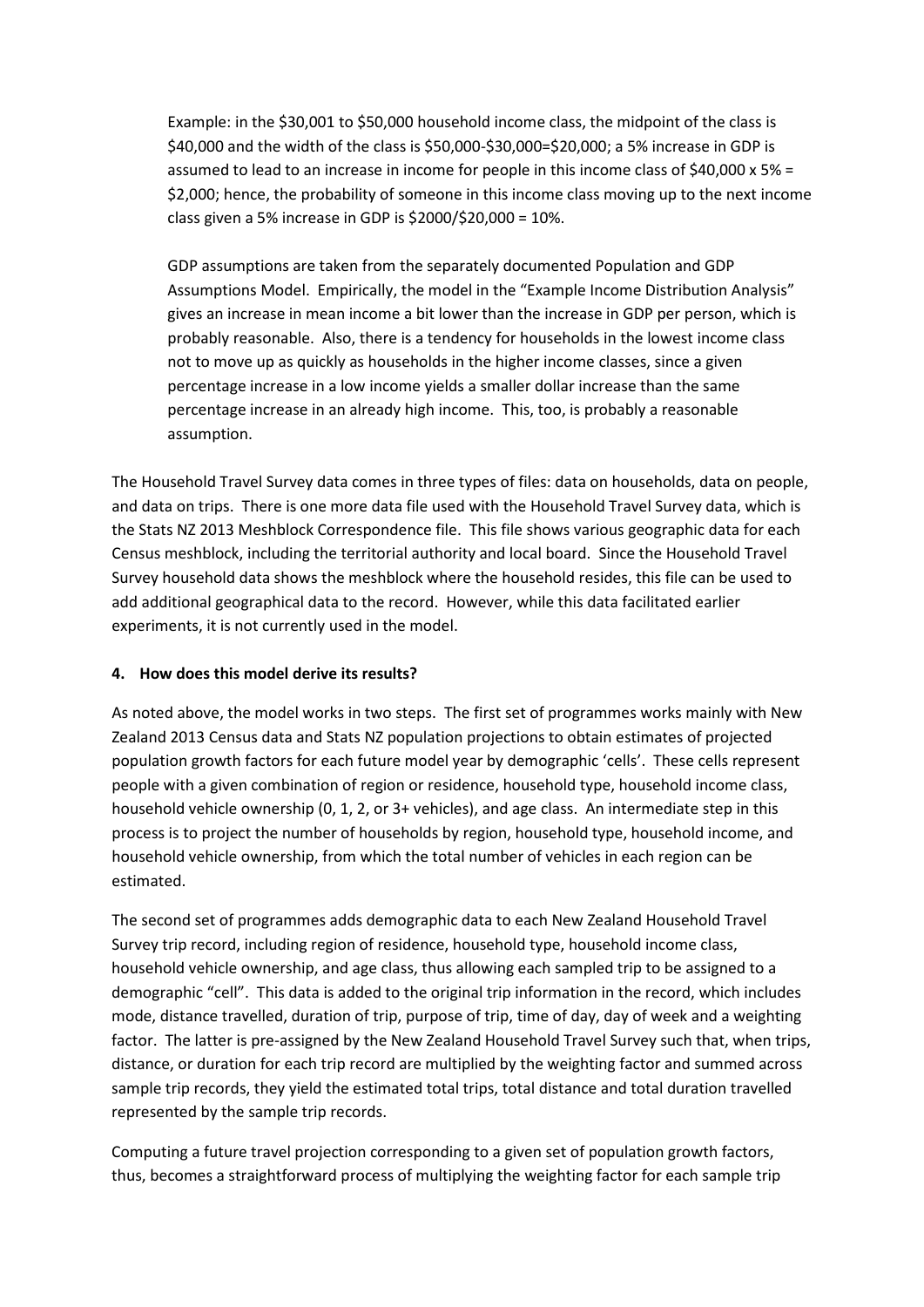record by the growth factor corresponding to its particular demographic cell. The weighting factors may then be used to estimate total trips, total distance or total duration represented by the sample trip records, as usual. In a similar fashion, assumed changes in trips of a particular type, such as by particular modes or for particular trip purposes, may be represented by growing the weighting factors for sample trip records of that particular type.

Originally, our intention was to model alternative scenarios completely within the SAS Programmes by running a series of 'adjuster' programmes to perform the appropriate modifications to the weighting factors. However, given that we now have the Postprocessor, it is simpler to make most changes in the Postprocessor, and usually necessary to do so in any case, given that any regionspecific changes made in SAS Programmes would be averaged across all regions by the Postprocessor. Currently, the only 'adjuster' programme still used in the SAS Programmes is one for adjusting New Zealand-wide travel by trip purpose (work and non-work) to represent the impacts of improved communications technologies. This cannot be done in the Postprocessor, since data by trip purpose is not passed to the Postprocessor.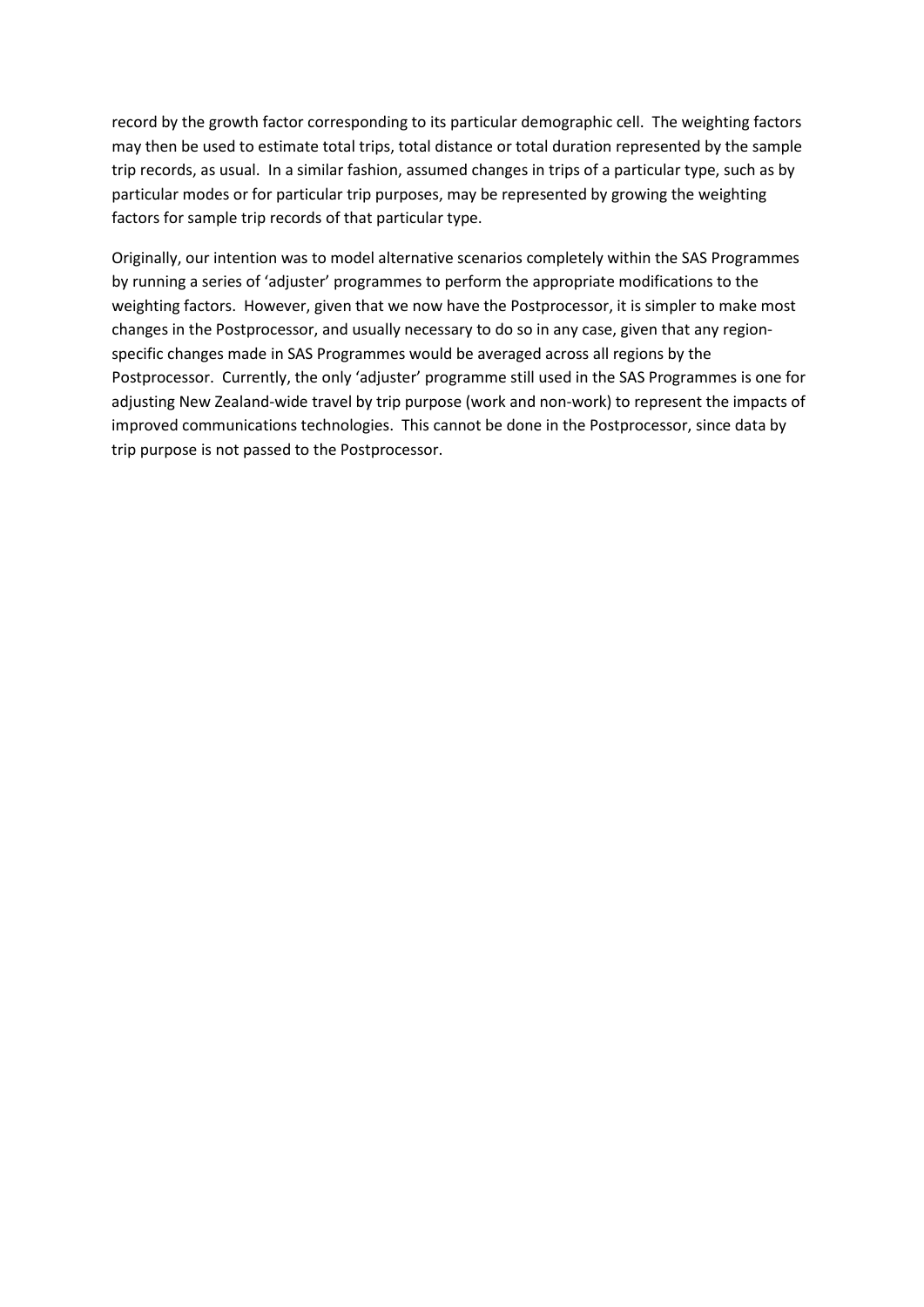## **Appendix A – Household Travel Model SAS Programme Files**

*Geographical terminology:* In most parts of New Zealand, the level of local government below region is a territorial authority, abbreviated as 'TA' here. Many TAs are referred to as 'districts'. Auckland is legally both a region and a single TA. However, it does have a lower level of local government known as 'local boards' or (in Stats NZ terminology) 'community boards'. In the documentation below, and in the SAS code, we refer to the level of geographical division below the region (local boards in Auckland and TAs elsewhere) as 'DLBs', which stands for 'district/local board'. Technically, not every TA outside Auckland is a district—some are cities or unitary councils—but, in our terminology, DLBs are a broad term for all TAs outside Auckland together with all local boards in Auckland. A few TAs are split across two or more regions.

*Reading this documentation:* There are two sets of SAS files for each case to be run, which are stored in their own subdirectories: the Census Data Files and Trip Data Files. SAS code files in each set are listed below within each set in the order in which they are generally run. Each dataset read or created is listed in non-italicised type and assigned a code in parentheses the first time it is referenced below. Census Data Files have codes ending in 'D', while Trip Data Files have codes ending in 'T'. For brevity, subsequent references to these datasets refer simply to the code. Some of the actual CSV files may additionally contain the name of the case and/or the date the file was created in YYYYMMDD format in their filename, in addition to the file names shown here.

*CENSUS DATA FILES – This set of SAS files adds various data to the Census household projections to prepare them for use in making vehicle number and travel projections.*

read census household projection

*creates file (1C*) HHProjection1 *of projected number of households by DLB and household type by year through 2043; as Stats NZ does not provide a projection for 2043, make the 2043 projection equal to the 2038 projection + (2038 projection-2033 projection)*

*from Stats NZ: (2C):* Census 2013 Projected Family and Household Types *(CSV file)*

#### read ta to region conversion file

*create file (3C)* ta to region showing the DLBs in each region and, for DLBs that are split between two or more regions, the approximate percentage of their population in each region

*from a spreadsheet created mostly from Wikipedia data (4C)* TA to Region Conversion File *(CSV file)*

add\_region\_to\_census\_household\_projection (inputs 1C and 3C)

*creates file (5C)* HHProjection3 *of projected number of households by portion of a DLB (referred to as 'area' in the comments in the SAS code) in each region by household type and year; prints out a summary by region and year*

read special census tab (input 5C)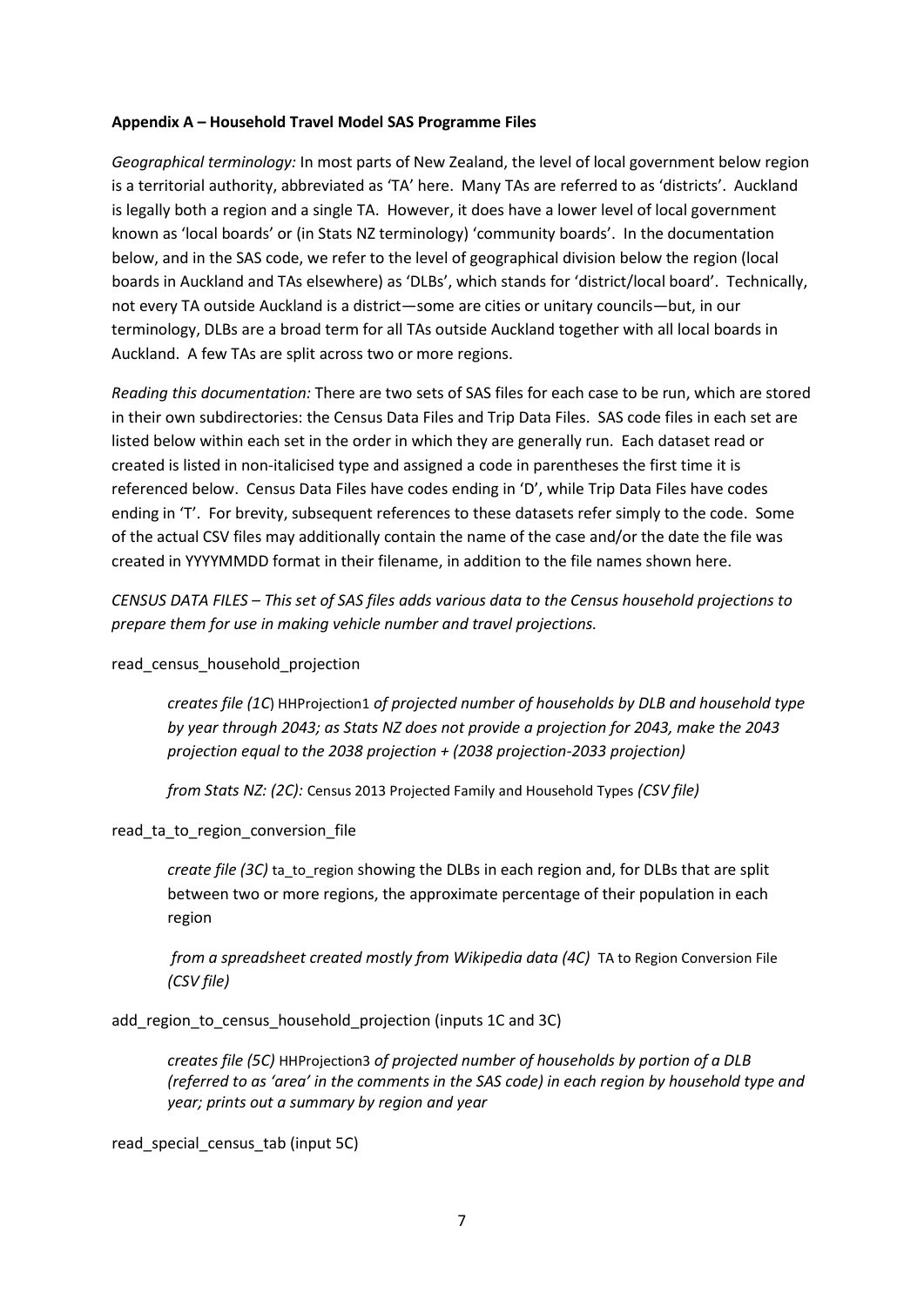*creates file (6C)* special\_tab2 of 2013 *household vehicle ownership data, showing the number of households in each DLB broken out by the number of vehicles owned, household type, and income class*

f*rom (7C)* Census 2013 Special Vehicle Ownership Tabulation (CSV file), *the special census tabulation of household vehicle ownership*

create\_income\_probabilities\_table (input 6C)

*creates file (8C)* outlook.hhincomeprob4 *of projected income class probabilities by DLB, household type, and year from the special census tabulation data; these income class probabilities may change over time based on the data in (9C)* Income Class Change Probabilities *(CSV file)*

add income class to census household projection (input 5C and 8C)

*creates file (10C)* hhprojection5 of *projected number of households by portion of a DLB (referred to as 'area' in the code) in each region by household type, income class, and year*

create\_ownership\_probabilities\_table (input 6C)

*creates file (11C)* hhownerprobs3 *of probabilities of household vehicle ownership (that is, probability of owning 0, 1, 2 or 3+ vehicles) by DLB, household type, income class, and year; contains a now unused feature for shifting these vehicle ownership probabilities over time, which has been replaced by a similar feature in the next programme* add\_vehicle\_ownership\_to\_census\_household\_projection *below*

add\_vehicle\_ownership\_to\_census\_household\_projection (inputs 10C and 11C)

*creates file (12C)* outlook.hhprojection9 of projected *number of households by region, household type, income class, household vehicle ownership and year; also reads file (13C)* Vehicle Ownership Shift *(CSV file) showing fraction of households owning no vehicle moving to one vehicle, fraction of households owning no vehicle moving to two vehicles and fraction of households owning one vehicle moving to two vehicles by region, household type and year;* 

*This programme is usually run twice. It is run the first time in the sequence shown here with a null Vehicle Ownership Shift file (taken from the Base Case) as an input to producing projections of actual vehicle ownership in the next two programmes. Then, for scenarios with vehicle-sharing services, it is run once again after* summarize\_vehicle\_ownership CSV with a file of assumed vehicle ownership shifts appropriate to the scenario, so as to model travel behaviour consistent with 'virtual' vehicle ownership induced by vehicle-sharing services.

summarize vehicle ownership (inputs 12C)

*produces files (14C)* vehicle\_ownership\_breakout, *showing projected number of vehicles by region, household type, income class, household vehicle ownership, and year (15C)* outlook.vehicle\_ownership\_summary, *showing total number of vehicles by region and year, and*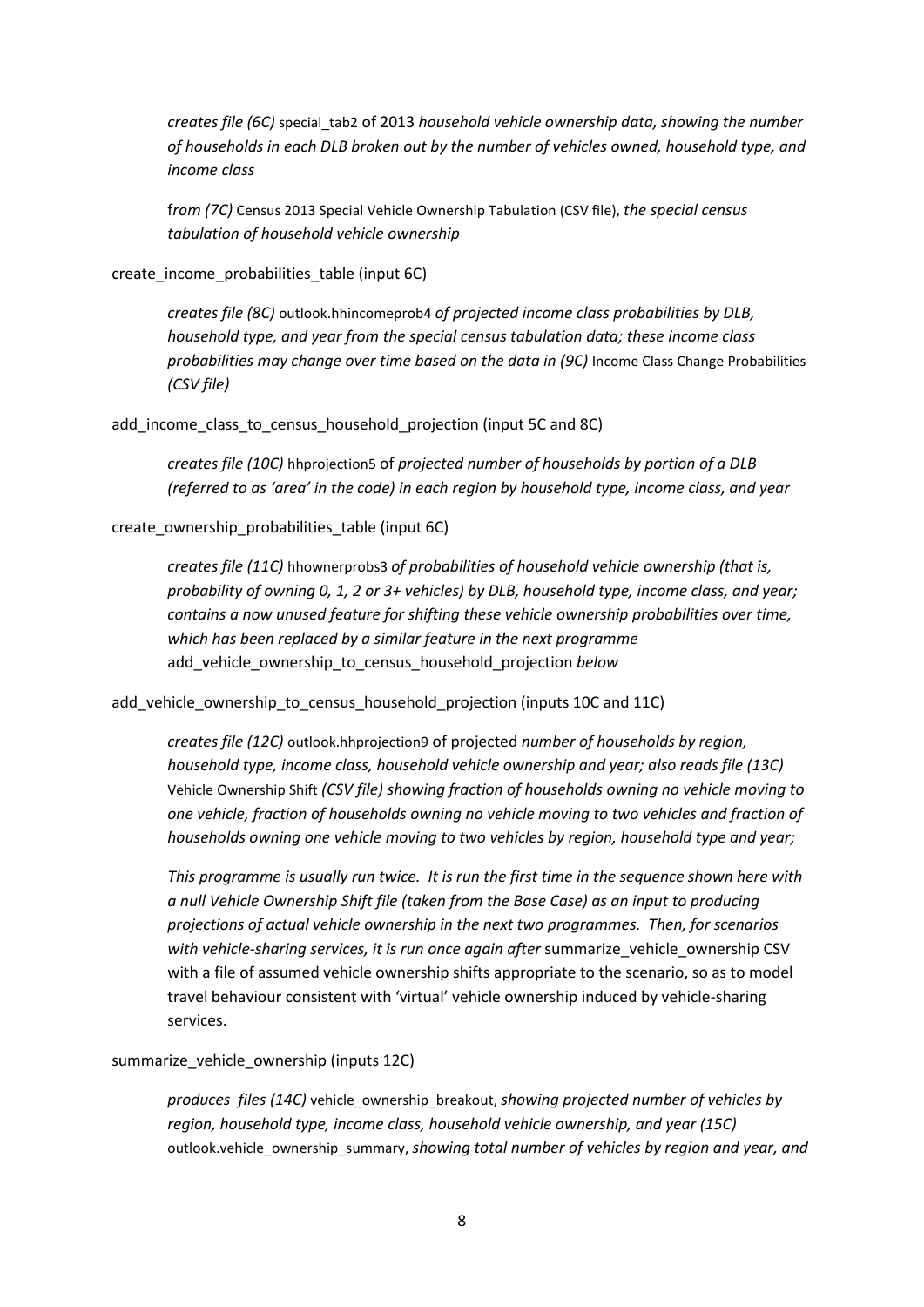*(16C)* outlook.vehicle\_ownership\_summary\_allNZ, *showing projected number of vehicles nationwide by year*

summarize vehicle ownership CSV (inputs 14C, 15C and 16C)

*produces CSV files* vehicle\_summary\_region\_dist *showing the projected number of vehicles by region, household type, income class, household vehicle ownership, and year,*  vehicle\_summary\_region *showing the projected number of vehicles by region and year, and*  vehicle\_summary *showing the projected number of vehicles nationwide by year, which may be loaded into Excel*

#### read\_projected\_age\_by\_household\_type

*creates file (17C)* PopAgeHHType2 *of national population by age group, household type, and year; since Stats NZ does not produce a projection for 2043, we again make the projection for 2043 equal to 2038 projection + (2038 projection-2033 projection)*

*from Stats NZ (18C)* National family and household projections *(CSV file); the* original data was named National family and household projections, population by living arrangement type, age, and sex, 2013(base)-2038

create\_growth\_factors\_table (inputs 1C, 13C and 17C)

*solves for nationwide people/household by household type, age group, and year; uses this data to create table of projected population by region, household type, income class, vehicle ownership, age, and year; then computes file (19C)* outlook.growthfac *of growth factors (future year population/2013 base population) by region, household type, income class, vehicle ownership, age, and year*

*TRIP DATA FILES - This series of SAS files adds various data to the Household Travel Survey trip-leg data to make travel projections*

#### create\_income\_categories

*creates file* (1T) outlook.personal\_income\_categories *of income classes and letter codes for them from instream data*

add\_income\_to\_pe (input 1T)

*Creates file* (3T) outlook.pe10to12\_with\_income *of people participating in the Household Travel Survey with their approximate dollar personal incomes, sex, and age* 

*from household travel survey participant data for 2010, 2011 and 2012:* (2T) outlook.pe10, outlook.pe11, outlook.pe12

read census meshblock file

*Creates file* (4T) outlook.meshblock1 *of data on each census meshblock, including the TA or Auckland Local Board (referred to as 'Community Board' or 'CB' by Stats NZ) and Ward*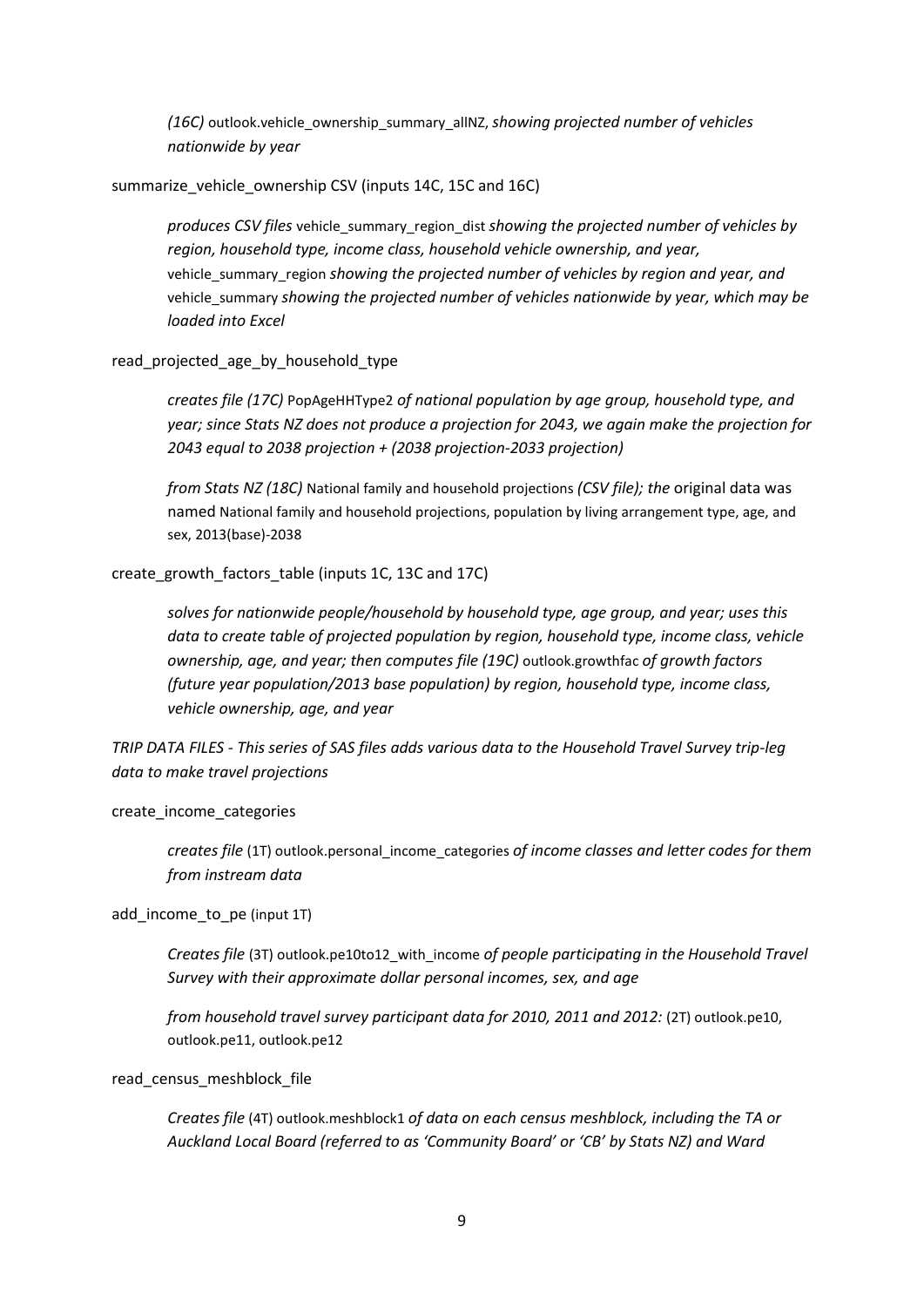*from (5T)* Stats NZ 2013 Meshblock Correspondence File *(CSV), a spreadsheet downloaded from the Stats NZ website*

add\_income\_to\_hh (inputs (3T) and (4T))

*Creates file* (7T) outlook.hh10to12\_with\_mesh *of data on households participating in the Household Travel Survey, with their approximate total dollar incomes and meshblock data, including TA or Auckland Local Board (or "CB" in the code) and ward; also totals the number of people in the household; prints out summary of number of records by TA, Auckland Local Board, and Ward*

*From household travel survey (6T) household data* outlook.hh10, outlook.hh11, outlook.hh12

#### create\_tr10to12

*creates file* (9T) outlook.tr10to12 *of Household Travel Survey trip-leg data*

*from household travel survey trip-leg data* (8T) outlook.tr10 outlook.tr11 outlook.tr12

## add\_hh\_data\_to\_trips (inputs 7T and 9T)

*creates file* (10T) outlook.tr10to12\_with\_hh\_data *of Household Travel Survey trip-leg data with complete household data; also adds code for household type, household income class, distance class of trip, purpose of trip, mode, and district/local board (DLB)*

add\_age\_to\_trips (input 3T and 10T)

*creates file (11T)* outlook.tr10t012\_with\_age\_data *of Household Travel Survey trip-leg data with all data in 10T plus the sex and age class of the traveller*

## StatsNZSummary (inputs 11T)

*produces a summary file of Household Travel Survey trip-leg data that can be compared with the Household Travel Survey results on the Stats NZ website [\(http://nzdotstat.stats.govt.nz/wbos/Index.aspx?DataSetCode=TABLECODE7431\)](http://nzdotstat.stats.govt.nz/wbos/Index.aspx?DataSetCode=TABLECODE7431)* 

## *grow\_trips (inputs 11T and 19C)*

*duplicates the Household Travel Survey trip-leg data (still at a disaggregated level) for each projected year and multiplies the trips, distance, and duration of the sample record by the weighting factor for the record so as to produce a record showing the modelled number of trips, distances, and durations represented by the sample record; it then multiplies these expanded trips, distances and durations by the appropriate growth factors to produce a file of projected trip-leg data (12T)* outlook.trips\_by\_projected\_year; *also duplicates the 4-wheel driver and 4-wheel passenger records to produce records that, with appropriate scaling, can be used as a basis for projecting vehicle share trips*

*one of more adjuster files (inputs 12T)*